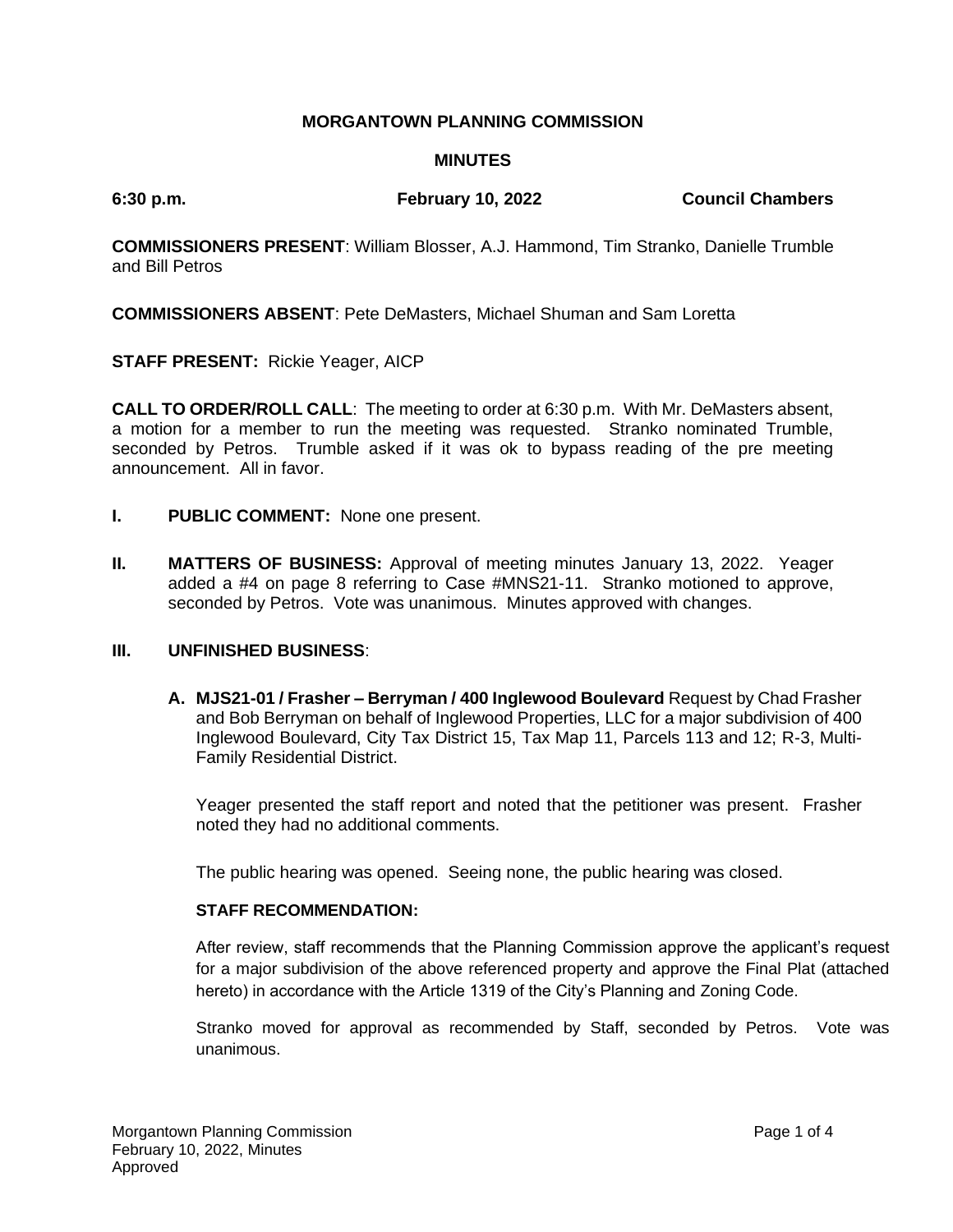## **IV. NEW BUSINESS**:

# **A. MNS22-01 / Terry L. Brooks Estate / 305 and 321 Dewey Street and 511 Elmina Street**

 Request by Scott Belck on behalf of Terry L. Brooks Estate for a minor subdivision of 305 and 321 Dewey Street and 511 Elmina Street, City Tax District 10, Tax Map 29, Parcel 468; R-1A, Single-Family Residential District

Yeager presented the staff report and noted the petitioner was present.

Public hearing was opened, seeing none the public hearing was closed.

## **STAFF RECOMMENDATION:**

After review, staff recommends that the Planning Commission approve the minor subdivision application with the following conditions:

1. Staff schedules a Technical Review Committee meeting with the appropriate City agencies to review the proposed minor subdivision. If an issue or deficiency is identified by the Committee with the proposal or plat, it shall be resolved by the applicant and appropriate documentation submitted to staff for final review/approval.

2. The applicant provides a Letter of Service availability or correspondence from the Morgantown Utility Board stating as much.

3. The Board of Zoning Appeals grants the applicant variance relief for the compliance issues listed above and any other noncompliance issues found through discovery during the Technical Review Committee meeting.

4. That the petitioner submits at least three (3) original final plat documents, including all access/utility easements, signed, and sealed by a surveyor licensed in the State of West Virginia for the Planning Commission President's signature.

5. Issue with double lot frontage be addressed per section 13.21.06b and the survey plot be updated accordingly.

That the final plat is recorded at the Monongalia County Courthouse within thirty (30) days of receiving the executed plat.

Trumble asked if there was off street parking for these lots. Yeager mentioned this gravel lot in between the lots would be addressed in the Technical Review meeting. Stranko moved to approve with corrections, seconded by Blosser. Vote was unanimous.

# **B. MNS22-02 / Chambers Associates, LLC / 278-280 and 282-284 Randolph Road**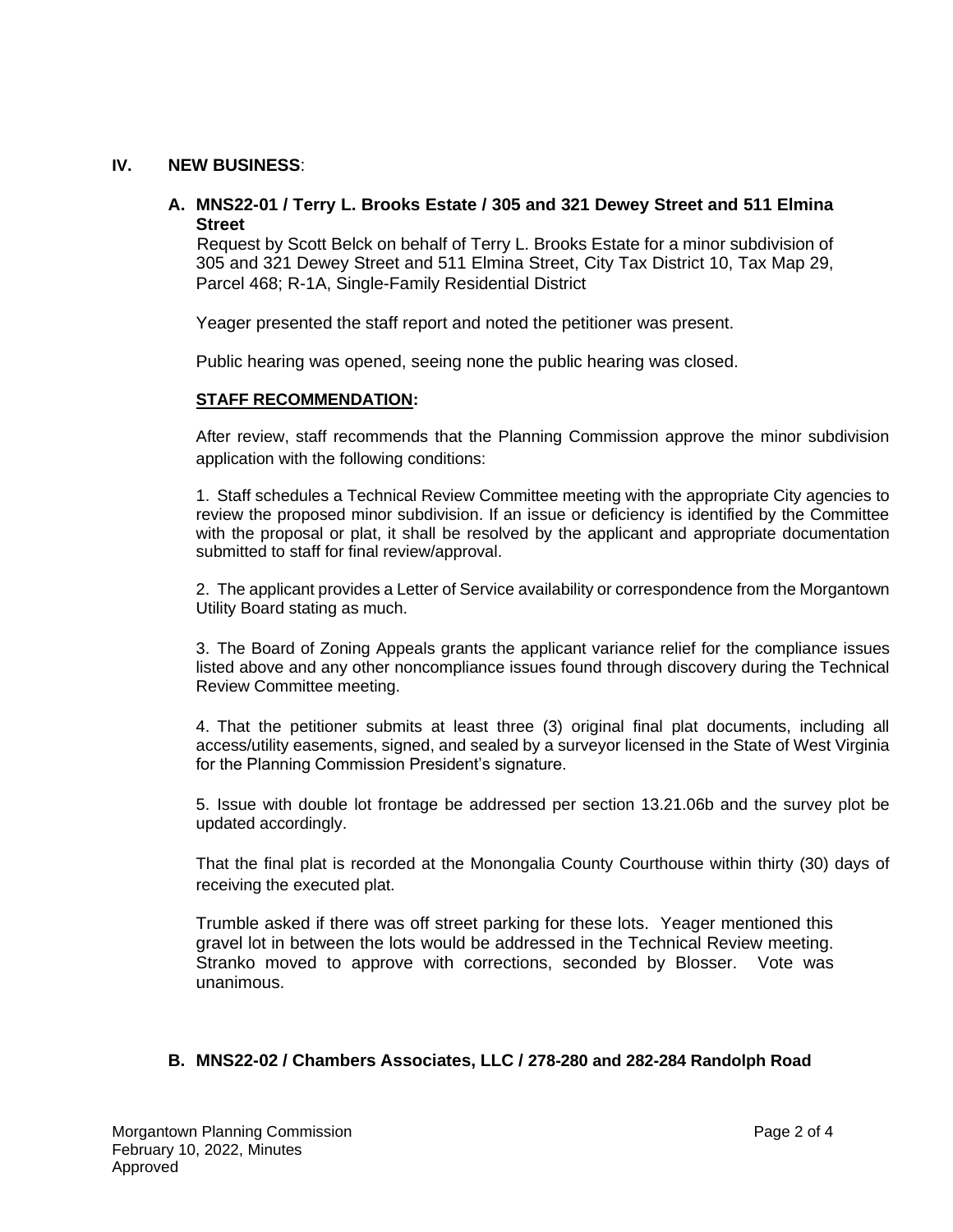Request by Cynthia Chambers on behalf of Chambers Associates, LLC for a minor subdivision of 278-280 and 282-284 Randolph Road; City Tax District 12, Tax Map 12, Parcel 19.1; R-1A, Single-Family Residential District.

Yeager presented the staff report and noted the petitioner was present.

Cindy Chambers noted the tax maps are strange and really want to have each building on their own lot. Nothing complicated.

Public hearing was opened, being none, it was closed.

#### **STAFF RECOMMENDATION:**

After review, staff recommends that the Planning Commission approve the minor subdivision application with the following conditions:

1. Staff schedules a Technical Review Committee meeting with the appropriate City agencies to review the proposed minor subdivision. If an issue or deficiency is identified by the Committee with the proposal or plat, it shall be resolved by the applicant and appropriate documentation submitted to staff for final review/approval.

2. That the petitioner submits at least three (3) original final plat documents, including all access/utility easements, signed, and sealed by a surveyor licensed in the State of West Virginia for the Planning Commission President's signature.

That the final plat is recorded at the Monongalia County Courthouse within thirty (30) days of receiving the executed plat.

Stranko moved to approve subject to staff conditions, seconded by Petros.

Stranko noted the staff report was very well explained. Trumble asked about the parking issues, and Yeager noted it will be addressed in Technical Review.

Vote was unanimous.

## **VI. OTHER BUSINESS:**

.

- **A. Committee Reports** None. Yeager asked for explanation of this. Stranko mentioned that the Planning Commission doesn't have their own committees but will participate in others.
- **B. Staff Comments** Yeager noted that the Comprehensive Plan first meeting will be March 3 at the Marriott, and the second on March 5 virtually. He encouraged everyone to participate if they desire. Yeager noted there will be a pretty large meeting in March.